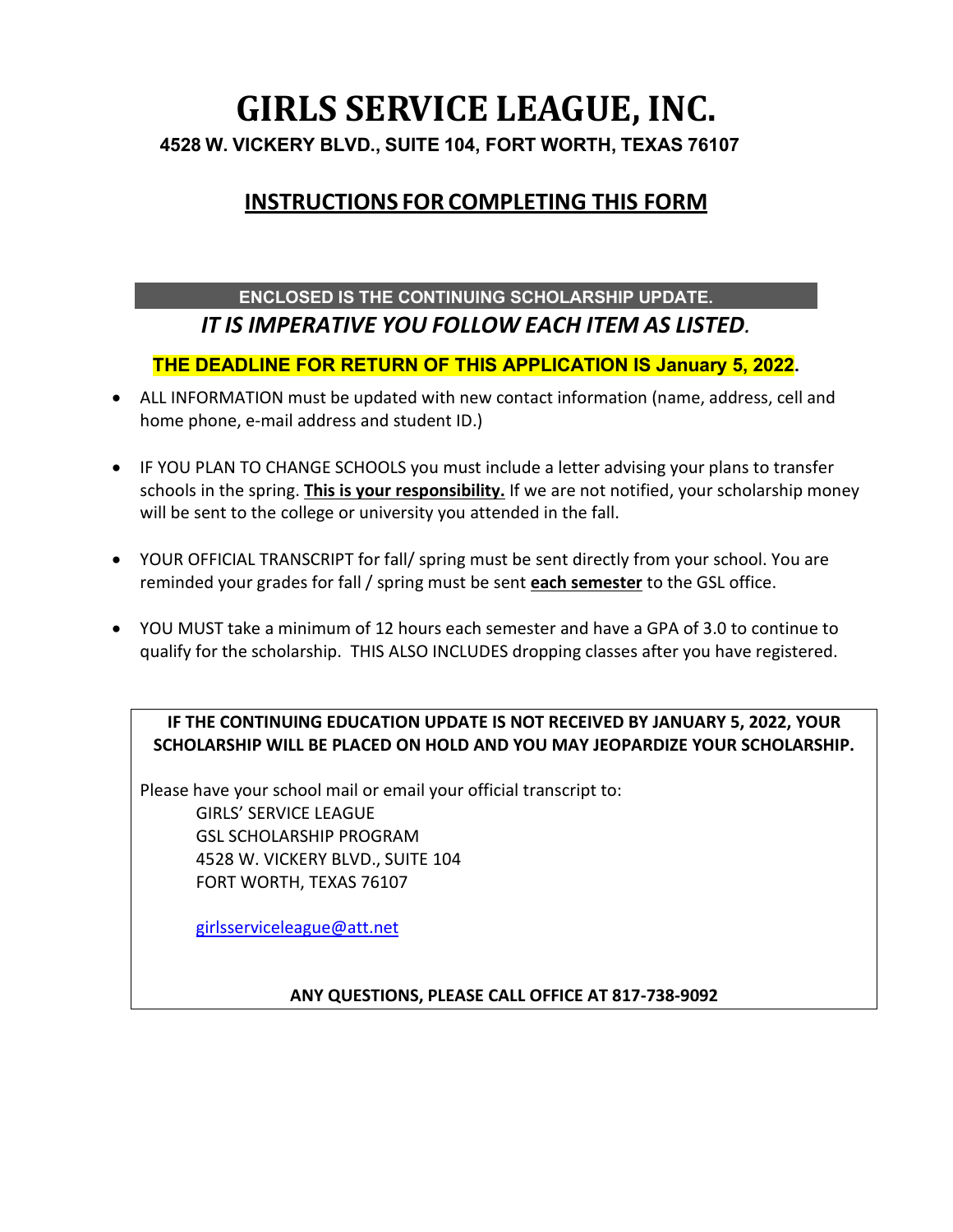

#### **CONTINUING SCHOLARSHIP UPDATE**

Date E-mailed to Applicant: November 18, 2021

*Applicant must be a U.S. citizen and have resided in Tarrant, Johnson or Parker County, Texas at least one(1) year prior to filing application for a scholarship and be attending or applying for acceptance to an accredited institution in Texas.*

#### **DEADLINE January 5, 2022**

| Full Name:                     |                                                                                                                      |       |                                                                                                                      |                                                |      | Date:                                            |  |
|--------------------------------|----------------------------------------------------------------------------------------------------------------------|-------|----------------------------------------------------------------------------------------------------------------------|------------------------------------------------|------|--------------------------------------------------|--|
|                                | Last                                                                                                                 | First |                                                                                                                      |                                                | M.I. |                                                  |  |
| Current<br>Address:            | <b>Street Address</b>                                                                                                |       |                                                                                                                      |                                                |      | Apartment/Unit #                                 |  |
|                                |                                                                                                                      |       |                                                                                                                      |                                                |      |                                                  |  |
|                                | City                                                                                                                 |       |                                                                                                                      | <b>State</b>                                   |      | ZIP Code                                         |  |
| Permanent                      |                                                                                                                      |       |                                                                                                                      |                                                |      |                                                  |  |
| Address:                       | <b>Street Address</b>                                                                                                |       |                                                                                                                      |                                                |      | Apartment/Unit #                                 |  |
|                                | City                                                                                                                 |       |                                                                                                                      | <b>State</b>                                   |      | ZIP Code                                         |  |
|                                | Home Phone: <u>____________________</u>                                                                              |       |                                                                                                                      |                                                |      |                                                  |  |
|                                |                                                                                                                      |       | <u> 1980 - Jan Samuel Barbara, politik eta politik eta politik eta politik eta politik eta politik eta politik e</u> |                                                |      |                                                  |  |
|                                |                                                                                                                      |       | <b>EDUCATION</b>                                                                                                     |                                                |      |                                                  |  |
|                                |                                                                                                                      |       |                                                                                                                      |                                                |      |                                                  |  |
|                                |                                                                                                                      |       |                                                                                                                      |                                                |      |                                                  |  |
| Date of Entrance:              | <u> 1980 - Jan Samuel Barbara, politik eta provincia eta provincia eta provincia eta provincia eta provincia eta</u> |       |                                                                                                                      |                                                |      | Date to receive degree: ________________________ |  |
| <b>Current Classification:</b> |                                                                                                                      |       | Major:                                                                                                               |                                                |      |                                                  |  |
|                                | Name of Institution you plan to attend next semester:                                                                |       |                                                                                                                      | <u> 1989 - Johann Stein, marwolaethau a bh</u> |      |                                                  |  |